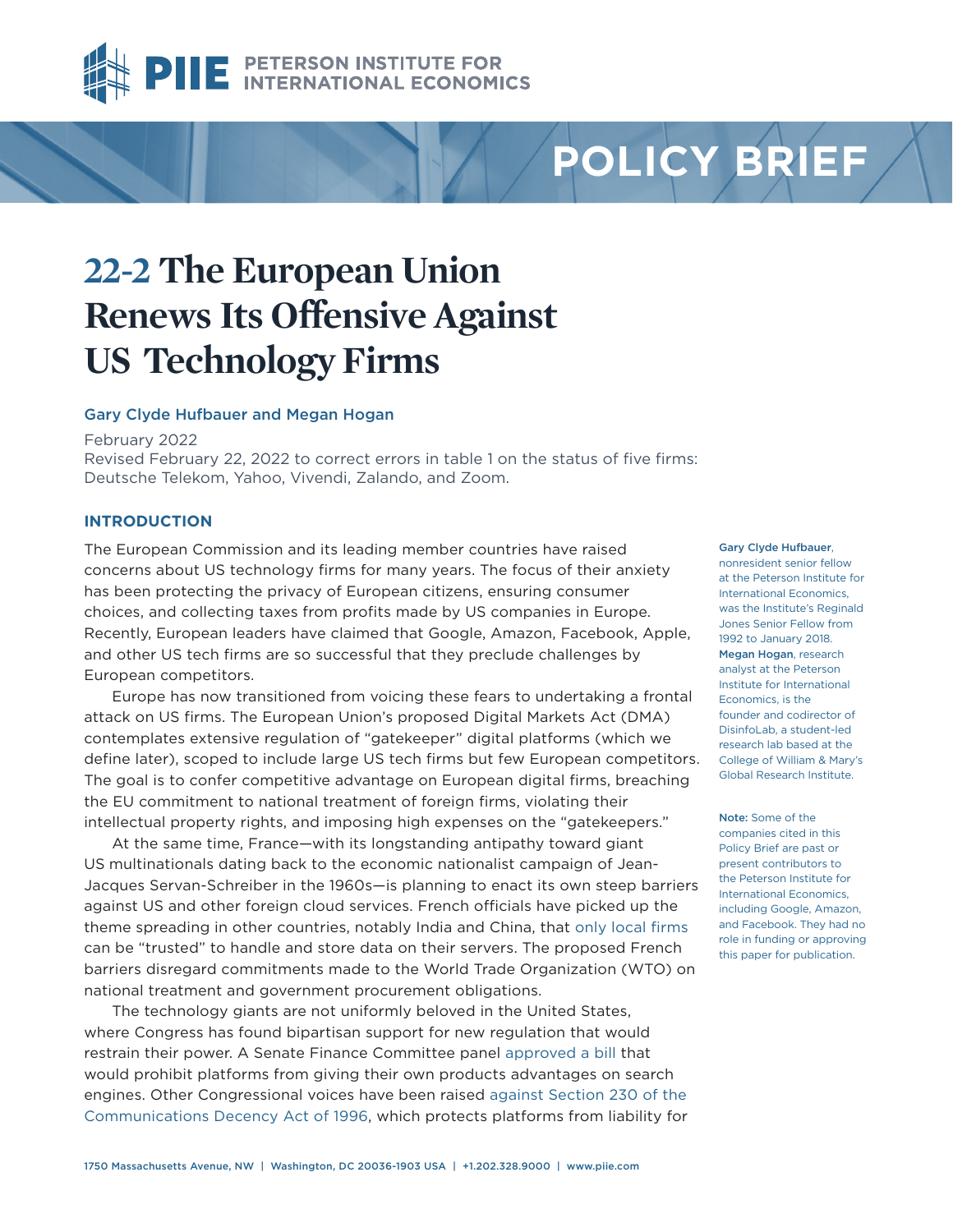both posting and refusing to post third-party material. With bipartisan votes, the Senate Judiciary Committee, chaired by Senator Amy Klobuchar (D-MN), approved its own measure to rein in Big Tech companies. But unlike the DMA, these proposals apply equally to US and foreign tech firms.<sup>1</sup>

#### **INITIAL BATTLES**

Starting in 2017, after years of investigation, European Internal Market Commissioner Margrethe Vestager [imposed a series of fines on Google totaling](https://www.cnbc.com/2019/06/07/how-google-facebook-amazon-and-apple-faced-eu-tech-antitrust-rules.html)  [\\$9.5 billion,](https://www.cnbc.com/2019/06/07/how-google-facebook-amazon-and-apple-faced-eu-tech-antitrust-rules.html) claiming "abuse of dominant position," a European strand of competition law. The charge is designed both to protect competitors of large firms and to give consumers more choice. Commissioner Vestager launched [a](https://www.jdsupra.com/legalnews/eu-unveils-antitrust-charges-against-1928513/)  [similar case against Amazon](https://www.jdsupra.com/legalnews/eu-unveils-antitrust-charges-against-1928513/) in 2020 and opened investigations against [Facebook](https://ec.europa.eu/commission/presscorner/detail/en/IP_21_2848) and [Apple](https://ec.europa.eu/commission/presscorner/detail/en/ip_21_2061) in 2021. All of these cases have been appealed. In November 2021, the EU General Court (the second tier under the European Court of Justice) [dismissed](https://www.lexology.com/library/detail.aspx?g=bd4bbbaf-3fd3-4c58-b588-1d19760b28a2)  [Google's appeal](https://www.lexology.com/library/detail.aspx?g=bd4bbbaf-3fd3-4c58-b588-1d19760b28a2) with respect to one of the fines; further appeals by Google and other tech firms are pending. Meanwhile, the European Commission has become dissatisfied with the slow pace of resolving competition law actions and the difficulty of proving [abuse of dominant position](https://op.europa.eu/en/publication-detail/-/publication/0a9a636a-3e83-11eb-b27b-01aa75ed71a1/language-en).

Another front against US tech was a series of digital services taxes (DSTs), [endorsed in concept](https://www.piie.com/system/files/documents/pb18-15.pdf) by the European Commission and imposed by individual EU members—Austria, [France,](https://ustr.gov/sites/default/files/Report_On_France%27s_Digital_Services_Tax.pdf) Hungary, Italy, Poland, Portugal, Spain, Turkey, and the United Kingdom—starting in 2020. [Others are also planned](https://taxfoundation.org/digital-tax-europe-2020/). The DSTs are designed to reach US tech giants and perhaps a few large EU firms (namely, Spotify and SAP) but not smaller EU firms. They therefore violate both the WTO principle of national treatment and bilateral tax treaties. Faced with US trade retaliation, [an agreement under OECD auspices](https://www.oecd.org/tax/beps/statement-on-a-two-pillar-solution-to-address-the-tax-challenges-arising-from-the-digitalisation-of-the-economy-october-2021.pdf) put a stop to new DSTs until January 2024 but did not roll back existing European DSTs. Under the agreement, the quid pro quo for repeal of the DSTs is enactment by the US Congress and other legislatures of laws that would attribute part of the tax base of large firms to the countries in which they sell rather than the countries in which they produce ("Pillar One" in OECD jargon). Given the low probability that the US Congress will enact Pillar One, DSTs are likely to generate future transatlantic friction.

Concurrently with the DMA, the European Commission submitted the [Digital](https://www.eff.org/issues/eu-policy-principles)  [Services Act \(DSA\)](https://www.eff.org/issues/eu-policy-principles) to the European Parliament and the Council in December 2020. Unlike the DMA, which governs digital platforms with a systemic role in the internal market, the DSA addresses the legal responsibilities of online intermediaries and platforms—such as social networks, app stores, and online travel and accommodation platforms—regarding user content and privacy. On January 20, 2022, the European Parliament [voted overwhelmingly](https://www.washingtonpost.com/world/2022/01/20/european-union-digital-services-act/) to give initial approval to the DSA, endorsing provisions on content moderation, accountability, and transparency of targeted advertising practices and banning "dark patterns" (deceptive tactics online platforms use to lure users to pay for services and products). The approved legislation is Europe's most aggressive attempt yet to regulate technology

**Unlike the DMA, US proposals to rein in Big Tech companies apply equally to US and foreign tech firms.**

<sup>1</sup> A later version of the Klobuchar bill, the [American Innovation and Choice Online Act](https://www.congress.gov/bill/117th-congress/senate-bill/2992) (AICOA), would regulate "certain large online platforms," barring them from preferencing their own products on their platforms or unfairly limiting "competing products." It appears to regulate US firms primarily if not exclusively. A managers' amendment was added on January 19, 2022 that could cover at most one Chinese company (ByteDance, which owns the social media platform TikTok), leaving foreign rivals such Alibaba, Baidu, and Tencent out of scope.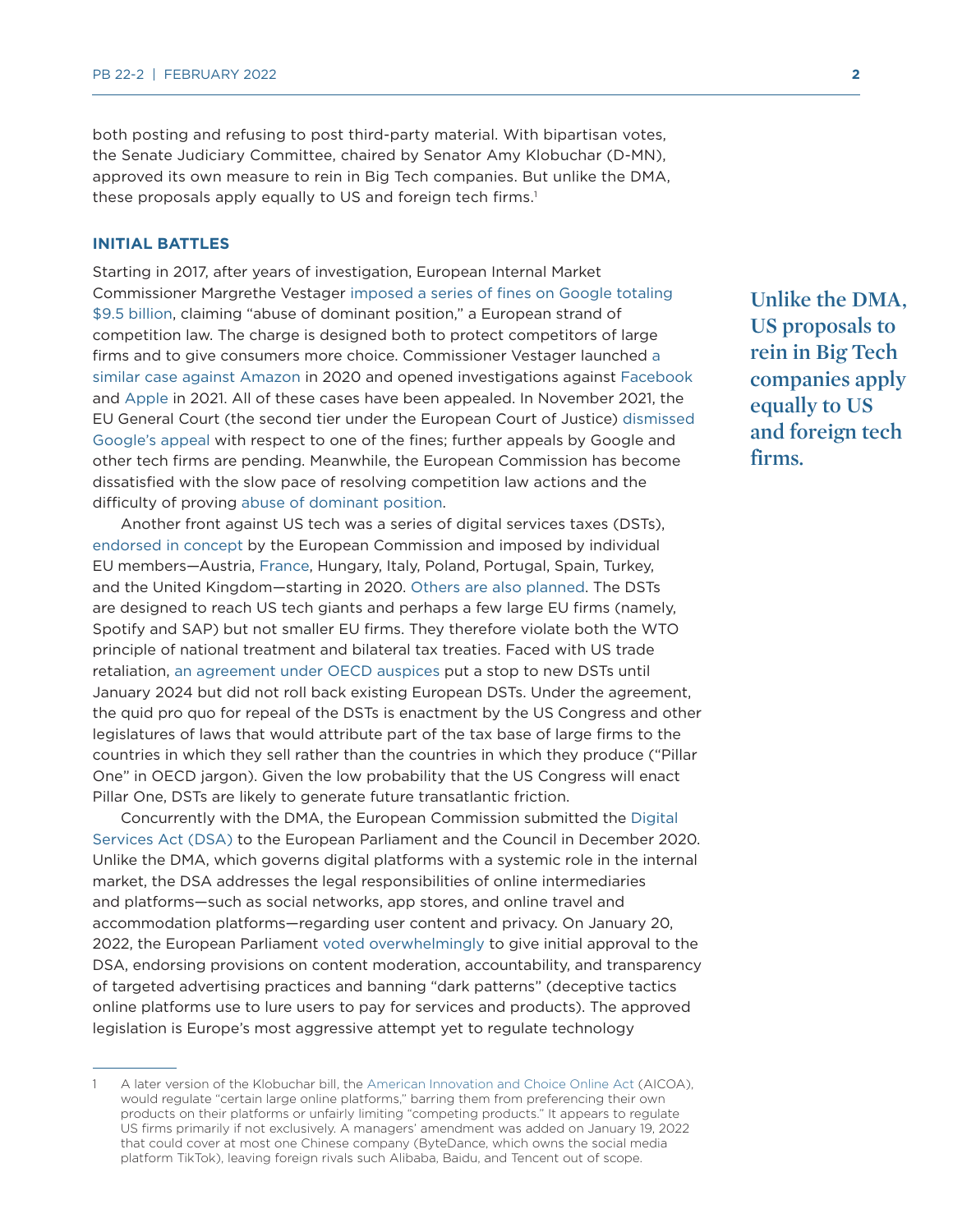companies. It would force companies to remove content considered illegal in the country in which it is viewed, prohibit companies from targeting advertisements toward children, and allow Europeans both to opt out of targeted advertising and to ask platforms which personal characteristics led them to become advertising targets. The approved text is awaiting negotiations between the European Parliament and EU governments. Some proposed DSA measures may raise US concerns because they violate trade secrets and impose undue costs on tech firms.

#### **THE DIGITAL MARKETS ACT**

The European Commission released its [draft DMA](https://eur-lex.europa.eu/legal-content/en/TXT/?qid=1608116887159&uri=COM%3A2020%3A842%3AFIN) in December 2020, together with an [Impact Assessment](https://op.europa.eu/en/publication-detail/-/publication/0a9a636a-3e83-11eb-b27b-01aa75ed71a1/language-en) study. With few changes, the DMA is now awaiting enactment by the European Parliament. In its current form, the DMA violates core international obligations, although forceful US protests might still yield significant changes. At stake are national treatment commitments under the WTO's General Agreement on Trade in Services (GATS) and Agreement on Trade Related Aspects of Intellectual Property Rights (TRIPS). In addition, the draft DMA breaches the protection of trade secrets afforded to US firms by the TRIPS Agreement.

#### **Gatekeeper Scope**

The DMA establishes a two-part test for designating a digital platform a gatekeeper. First, the firm must perform a "core platform service" in the European Union, defined as online intermediation, online search, social networking, video sharing, electronic communication, cloud services, or online advertising. Second, the firm must have a significant impact on the EU internal market, serve as an important gateway between business users and end-users, and enjoy an entrenched and durable position. The DMA establishes a rebuttable presumption that the second test is met if the firm reports an annual turnover of €6.5 billion or more and a fair market value of €65 billion or more and did business in at least three Member States. The Commission may also designate a firm a gatekeeper on the basis of various quantitative criteria.

Although the definition of gatekeeper may not equate to *de jure* discrimination against US tech firms, surrounding events almost prove discrimination *de facto*:

- The Commission's own [Explanatory Memorandum](https://eur-lex.europa.eu/legal-content/EN/TXT/HTML/?uri=CELEX:52020PC0842&rid=8) asserts that "a small number of large online platforms capture the biggest share of the overall value generated" in the digital economy and asserts that these platforms "have substantial control over the access to, and are entrenched in" digital markets, leading to adverse effects on EU consumers.
- The Commission's [Inception Impact Assessment](https://ec.europa.eu/competition-policy/public-consultations/2020-new-comp-tool_en) issued in June 2020 states that a few large platforms are obstructing the "EU's technology sovereignty." The [Impact Assessment Report](https://op.europa.eu/en/publication-detail/-/publication/0a9a636a-3e83-11eb-b27b-01aa75ed71a1/language-en) issued in December 2020 provided a graph of market capitalization of solely US firms. The same day, Commissioner Thierry Breton tweeted a political cartoon showing himself and Commissioner Vestager holding a pitchfork piercing the logos of Apple, Facebook, and Google.
- The Commission's staff recommendation for a "high" gatekeeper threshold would single out just 7 firms—5 US platforms and 2 Chinese platforms—

**In its current form, the DMA violates core international obligations, although forceful US protests might still yield significant changes.**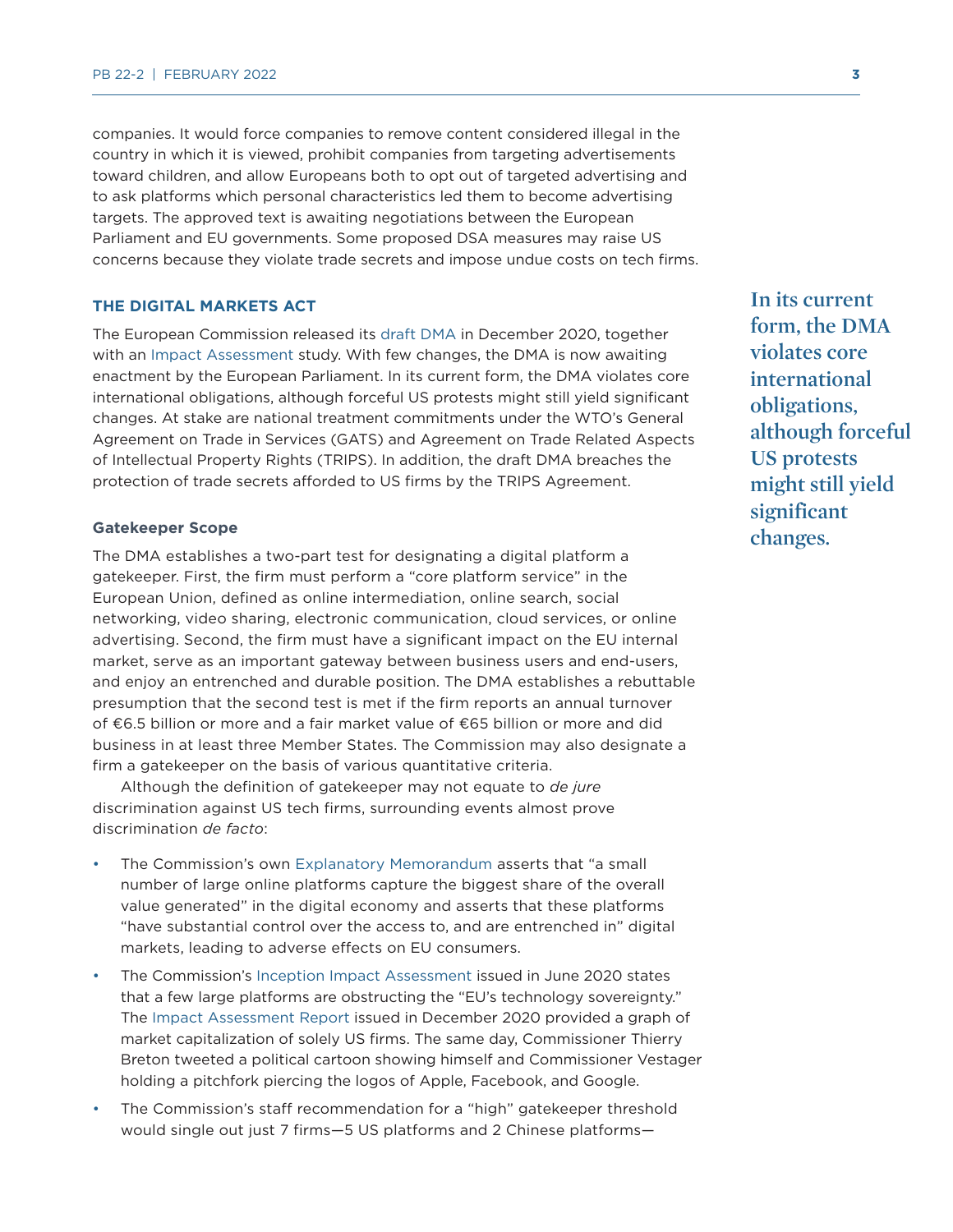from roughly 10,000 online firms operating in Europe. European companies that are direct competitors of the likely targets—namely, Deutsche Telekom (cloud service), Ahold Delhaize (online marketplace), and Criteo (advertising technology)—will very likely not meet the gatekeeper thresholds.

• Statements by five members of the European Parliament also suggest discrimination. They include the following: "We must state the truth: These proposals target US companies" (Dita Charanzova, Czech Republic); "Eternally long competition proceedings against Google and other platform operators" demonstrate that "stricter rules with teeth are needed" (Markus Ferber, Germany); "The EU plans mean less sales and profits for [American Internet companies]" (Axel Voss, Germany); "Fines on [Google, Apple, Facebook and Amazon] haven't changed anything. It's good that we impose structural measures [but we] should be acting in a more decisive manner" (Nicholas Gonzales Casares, Spain).

In decided cases, the WTO Dispute Settlement Body has strictly interpreted the national treatment commitment. De facto discrimination is just as great an offense as de jure discrimination. Yet at its inception, the DMA singles out US tech firms for the onerous label of "gatekeepers."

Table 1 lists our best guess at which American and European companies could be captured under the European Commission's definition of a gatekeeper digital platform based on average market capitalization and the number of monthly active end-users and business users.<sup>2</sup> Of the 24 firms selected for this analysis, 11 would be labeled gatekeepers (10 American and 1 European) and 13 firms would not (8 American, 5 European). Five firms (Ahold Delhaize of the Netherlands, Vivendi of France, and Expedia, Slack, and Yahoo of the United States) would not meet all three criteria of part two of the DMA's gatekeeper test. One firm (Netflix of the United States) would not meet the "important gateway" and "entrenched/ durable position" criteria. One firm (Uber of the United States) would not meet the "entrenched/durable position" criterion. Six firms (Criteo of France, Zalando of Germany, Spotify of Sweden, and eBay, Twitter, and Zoom of the United States) would not meet the "significant impact" market capitalization requirement of €65 billion or more. [Bruegel has conducted a similar analysis](https://www.bruegel.org/2021/12/which-platforms-will-be-caught-by-the-digital-markets-act-the-gatekeeper-dilemma/#_ftnref2) of the DMA but excludes Ahold Delhaize and Criteo.

The DMA clearly discriminates against American technology firms: Only one of the 12 potential "gatekeepers"—SAP—is a European firm, and even so, its designation of "gatekeeper" is contested. There is debate whether cloud service providers such as Oracle and SAP are designated as "gatekeepers" under the European Commission's proposed DMA. In a February 2022 letter, four major associations for cloud infrastructure service providers (CISPE.cloud, Danish Cloud Community, Dutch Cloud Community, and PlayFrance.Digital) urged EU lawmakers to designate legacy software platforms that provide their own cloud infrastructure (such as SAP) as "gatekeepers" in the proposed DMA.

**From a European perspective, the "big boy" defense may say it all, but that is no justification for the United States to accept de facto discrimination and abandon its claim to national treatment and intellectual property rights for US firms operating abroad.**

<sup>2</sup> Table 1 has been revised since it first appeared in this Policy Brief to correct an error on the status of five firms: Deutsche Telekom, Yahoo, Vivendi, Zalando, and Zoom. Contrary to what was previously reported in the earlier version of this Policy Brief, Yahoo, Vivendi, Zalando, and Zoom did not meet all the DMA's "gatekeeper" criteria. Deutsche Telekom was excluded from the analysis as regulated electronic communications networks and services are explicitly exempted from the DMA, as indicated by Article 1(3). The authors regret the errors.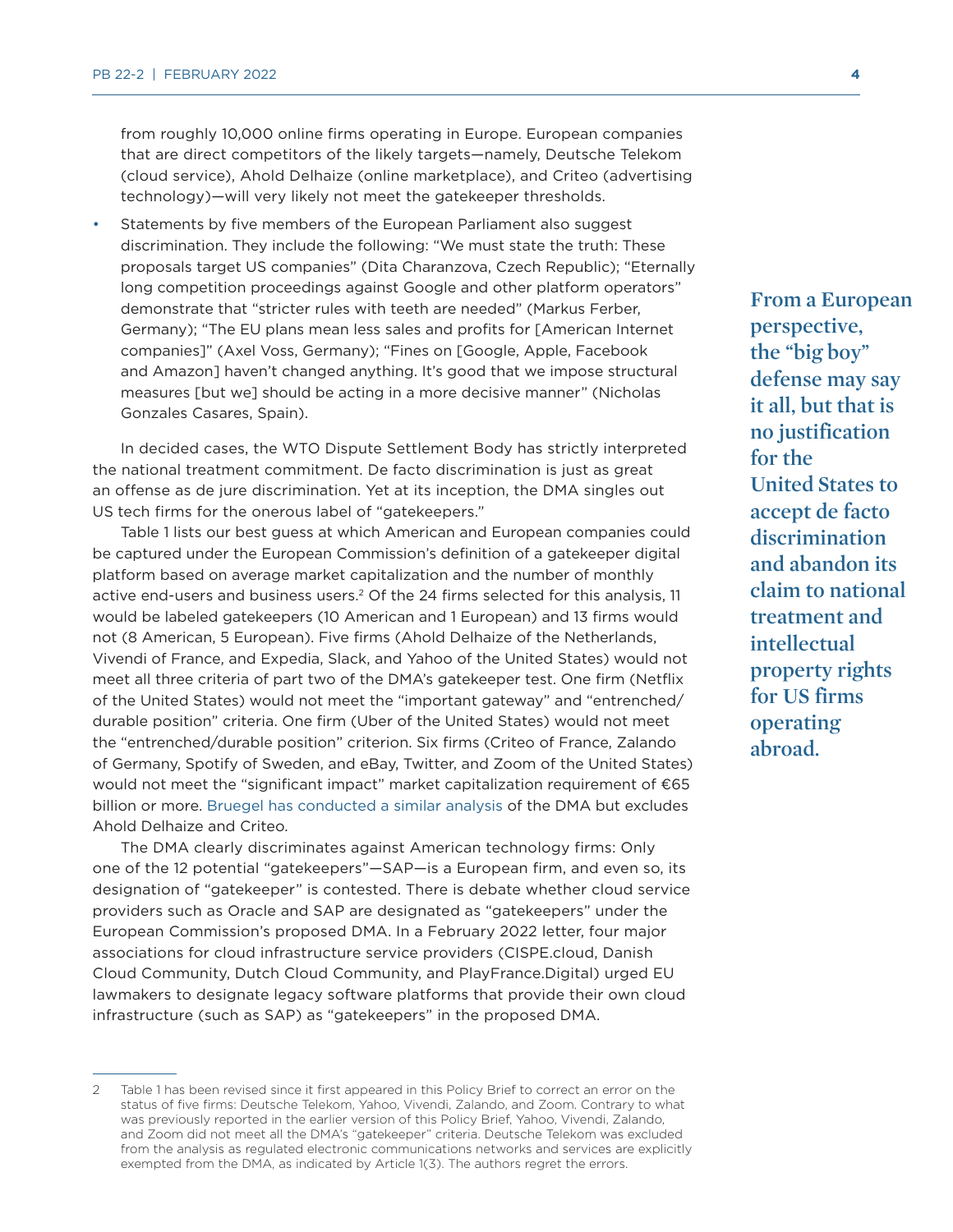| <br> <br> |  |
|-----------|--|

|                  | Digital platforms possibly designated as | "gatekeepers" under the European Commission's proposal |                                 |                                |                                             |                   |
|------------------|------------------------------------------|--------------------------------------------------------|---------------------------------|--------------------------------|---------------------------------------------|-------------------|
| Company          | Country of origin                        | Part                                                   | Part <sub>2</sub>               |                                |                                             | Gatekeeper?       |
|                  |                                          | Core platform service <sup>®</sup>                     | Significant impact <sup>®</sup> | Important gateway <sup>c</sup> | Entrenched/durable<br>position <sup>d</sup> |                   |
| Ahold Delhaize   | Netherlands                              | Online intermediation                                  | $\times$                        | $\times$                       | $\times$                                    | $\frac{\circ}{Z}$ |
| Airbnb           | United States                            | Online intermediation                                  | ↘                               | ↘                              | ↘                                           | Yes               |
| Amazon           | United States                            | Online intermediation                                  | ↘                               | ↘                              | ↘                                           | Yes               |
| Apple            | United States                            | Operating systems                                      | ↘                               | ↘                              | ↘                                           | Yes               |
| Booking Holdings | United States                            | Online intermediation                                  | ↘                               | ↘                              | ↘                                           | Yes               |
| Criteo           | France                                   | Advertising services                                   | $\times$                        | ↘                              | ↘                                           | $\frac{0}{2}$     |
| eBay             | United States                            | Online intermediation                                  | $\times$                        | ↘                              | ↘                                           | $\frac{\circ}{Z}$ |
| Expedia          | United States                            | Online intermediation                                  | $\times$                        | $\times$                       | $\times$                                    | $\frac{\circ}{Z}$ |
| Facebook         | United States                            | networking<br>Social                                   | ↘                               | ↘                              | ↘                                           | Yes               |
| Google           | United States                            | search engine<br>Online                                | ↘                               | ↘                              | ↘                                           | Yes               |
| Microsoft        | United States                            | Operating systems                                      | ↘                               | ↘                              | ↘                                           | Yes               |
| Netflix          | United States                            | Video-sharing                                          | ↘                               | $\times$                       | $\times$                                    | $\frac{\circ}{2}$ |
| Oracle           | United States                            | servicese<br>Cloud                                     | ↘                               | ↘                              | ↘                                           | Yes               |
| PayPal           | United States                            | Online intermediation <sup>f</sup>                     | ↘                               | ↘                              | ↘                                           | Yes               |
| Salesforce       | United States                            | services <sup>e</sup><br>Cloud                         | ↘                               | ↘                              | ↘                                           | Yes               |
| SAP              | Germany                                  | services <sup>e</sup><br>Cloud                         | ↘                               | ↘                              | ↘                                           | Yes               |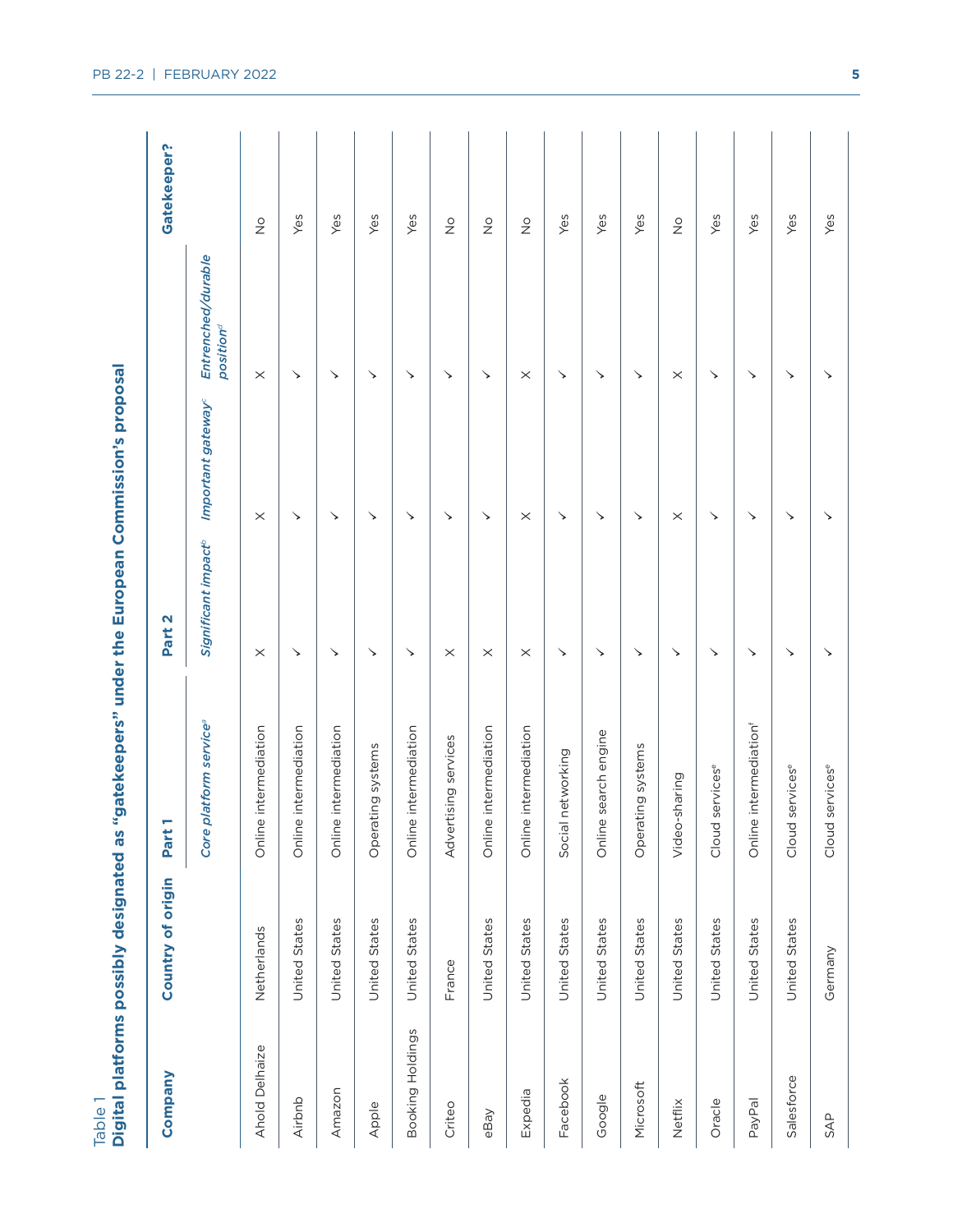| Company                    | Country of origin                                                                                                     | Part                                                                                                                                                                                                                                                                                                                                                                                                                                                                                                                                                                                                                                                                                                                                                                                                                                                                                                                                                                                                                                                                                                                                                                                                                                                                                                                                                                                                                                                                                                                                                                                                                                                                                                                                                                                                                                                                                                                                                                                                                                                                                                                                                                                                                                                                                                                                                                                                                                                                                                                                                                                                                                                                                                                                          | Part <sub>2</sub>               |                                |                                             | Gatekeeper?                |
|----------------------------|-----------------------------------------------------------------------------------------------------------------------|-----------------------------------------------------------------------------------------------------------------------------------------------------------------------------------------------------------------------------------------------------------------------------------------------------------------------------------------------------------------------------------------------------------------------------------------------------------------------------------------------------------------------------------------------------------------------------------------------------------------------------------------------------------------------------------------------------------------------------------------------------------------------------------------------------------------------------------------------------------------------------------------------------------------------------------------------------------------------------------------------------------------------------------------------------------------------------------------------------------------------------------------------------------------------------------------------------------------------------------------------------------------------------------------------------------------------------------------------------------------------------------------------------------------------------------------------------------------------------------------------------------------------------------------------------------------------------------------------------------------------------------------------------------------------------------------------------------------------------------------------------------------------------------------------------------------------------------------------------------------------------------------------------------------------------------------------------------------------------------------------------------------------------------------------------------------------------------------------------------------------------------------------------------------------------------------------------------------------------------------------------------------------------------------------------------------------------------------------------------------------------------------------------------------------------------------------------------------------------------------------------------------------------------------------------------------------------------------------------------------------------------------------------------------------------------------------------------------------------------------------|---------------------------------|--------------------------------|---------------------------------------------|----------------------------|
|                            |                                                                                                                       | platform service <sup>ª</sup><br>Core                                                                                                                                                                                                                                                                                                                                                                                                                                                                                                                                                                                                                                                                                                                                                                                                                                                                                                                                                                                                                                                                                                                                                                                                                                                                                                                                                                                                                                                                                                                                                                                                                                                                                                                                                                                                                                                                                                                                                                                                                                                                                                                                                                                                                                                                                                                                                                                                                                                                                                                                                                                                                                                                                                         | Significant impact <sup>6</sup> | Important gateway <sup>c</sup> | Entrenched/durable<br>position <sup>d</sup> |                            |
| Slack                      | United States                                                                                                         | communication<br>Interpersonal                                                                                                                                                                                                                                                                                                                                                                                                                                                                                                                                                                                                                                                                                                                                                                                                                                                                                                                                                                                                                                                                                                                                                                                                                                                                                                                                                                                                                                                                                                                                                                                                                                                                                                                                                                                                                                                                                                                                                                                                                                                                                                                                                                                                                                                                                                                                                                                                                                                                                                                                                                                                                                                                                                                | $\times$                        | $\times$                       | $\times$                                    | $\frac{0}{2}$              |
| Spotify                    | Sweden                                                                                                                | Social networking                                                                                                                                                                                                                                                                                                                                                                                                                                                                                                                                                                                                                                                                                                                                                                                                                                                                                                                                                                                                                                                                                                                                                                                                                                                                                                                                                                                                                                                                                                                                                                                                                                                                                                                                                                                                                                                                                                                                                                                                                                                                                                                                                                                                                                                                                                                                                                                                                                                                                                                                                                                                                                                                                                                             | $\times$                        | ↘                              | ↘                                           | $\stackrel{\circ}{\simeq}$ |
| Twitter                    | United States                                                                                                         | Social networking                                                                                                                                                                                                                                                                                                                                                                                                                                                                                                                                                                                                                                                                                                                                                                                                                                                                                                                                                                                                                                                                                                                                                                                                                                                                                                                                                                                                                                                                                                                                                                                                                                                                                                                                                                                                                                                                                                                                                                                                                                                                                                                                                                                                                                                                                                                                                                                                                                                                                                                                                                                                                                                                                                                             | $\times$                        | $\times$                       | $\times$                                    | $\frac{0}{2}$              |
| Uber                       | United States                                                                                                         | e intermediation<br>Onlin                                                                                                                                                                                                                                                                                                                                                                                                                                                                                                                                                                                                                                                                                                                                                                                                                                                                                                                                                                                                                                                                                                                                                                                                                                                                                                                                                                                                                                                                                                                                                                                                                                                                                                                                                                                                                                                                                                                                                                                                                                                                                                                                                                                                                                                                                                                                                                                                                                                                                                                                                                                                                                                                                                                     | ↘                               | ↘                              | $\times$                                    | $\stackrel{\circ}{\simeq}$ |
| Vivendi                    | France                                                                                                                | Video-sharing                                                                                                                                                                                                                                                                                                                                                                                                                                                                                                                                                                                                                                                                                                                                                                                                                                                                                                                                                                                                                                                                                                                                                                                                                                                                                                                                                                                                                                                                                                                                                                                                                                                                                                                                                                                                                                                                                                                                                                                                                                                                                                                                                                                                                                                                                                                                                                                                                                                                                                                                                                                                                                                                                                                                 | $\times$                        | $\times$                       | $\times$                                    | $\stackrel{\circ}{\simeq}$ |
| Yahoo                      | United States                                                                                                         | search engine<br>$\mathbb O$<br>Onlin                                                                                                                                                                                                                                                                                                                                                                                                                                                                                                                                                                                                                                                                                                                                                                                                                                                                                                                                                                                                                                                                                                                                                                                                                                                                                                                                                                                                                                                                                                                                                                                                                                                                                                                                                                                                                                                                                                                                                                                                                                                                                                                                                                                                                                                                                                                                                                                                                                                                                                                                                                                                                                                                                                         | $\times$                        | $\times$                       | $\times$                                    | $\overset{\circ}{\simeq}$  |
| <b>Zalando</b>             | Germany                                                                                                               | e intermediation<br>Onlin                                                                                                                                                                                                                                                                                                                                                                                                                                                                                                                                                                                                                                                                                                                                                                                                                                                                                                                                                                                                                                                                                                                                                                                                                                                                                                                                                                                                                                                                                                                                                                                                                                                                                                                                                                                                                                                                                                                                                                                                                                                                                                                                                                                                                                                                                                                                                                                                                                                                                                                                                                                                                                                                                                                     | $\times$                        | ↘                              | $\times$                                    | $\frac{\circ}{\mathsf{Z}}$ |
| Zoom                       | United States                                                                                                         | communication<br>Interpersonal                                                                                                                                                                                                                                                                                                                                                                                                                                                                                                                                                                                                                                                                                                                                                                                                                                                                                                                                                                                                                                                                                                                                                                                                                                                                                                                                                                                                                                                                                                                                                                                                                                                                                                                                                                                                                                                                                                                                                                                                                                                                                                                                                                                                                                                                                                                                                                                                                                                                                                                                                                                                                                                                                                                | $\times$                        |                                | $\times$                                    | $\frac{0}{2}$              |
| Commission's proposed DMA. | financial year, and it provides a core platform service in<br>c. A company is an "important gateway" if it provides a | a. Core platform services include online intermediation services, online search engines, online social networking services, video-sharing platform services, number-independent<br>Note: Monthly active EU user data and monthly active EU business user data are not readily available online. We frequently determined whether or not a company would meet<br>more detail. As of February 2022, it is very likely that Andreas Schwab's or the European Parliament's proposal will prevail over the European Commission's proposal, meaning<br>f. It is contested whether PayPal performs a "core platform service," as financial services are not considered "core platform services" while online intermediation services are.<br>that the number of digital platforms designated as "gatekeepers" will likely be fewer than those listed in this table. According to Bruegel, under the Schwab proposal, only 7<br>core platform service that has more than 45 million monthly active end users established or located in the European<br>b. A company has "significant impact" if the undertaking to which it belongs achieves an annual European Economic Area turnover equal to or above €6.5 billion in the last<br>e. It is contested whether cloud service providers such as Oracle, Salesforce, and SAP are designated as "gatekeepers" under the European Commission's proposed Digital<br>three financial years or the average market capitalization or equivalent fair market value of the undertaking to which it belongs amounted to at least €65 billion in the last<br>the "important gateway" and "entrenched/durable position" criteria using global monthly active user data or other publicly available data. See our list of sources here for<br>interpersonal communication services, operating systems, cloud computing services, and advertising services provided by a provider of any of the services listed before.<br>PlayFrance.Digital urged EU lawmakers in a February 2022 letter to designate legacy software platforms (including Oracle and SAP) as "gatekeepers" in the European<br>Markets Act (DMA). Though cloud services are a "core platform service," the technology groups CISPE.cloud, Danish Cloud Community, Dutch Cloud Community, and<br>d. A company has an "entrenched and durable position" if the thresholds for an "important gateway" were met in each of the last three financial years.<br>American firms will be designated as "gatekeepers": Amazon, Apple, Booking Holdings, Facebook, Google, Microsoft, and Yahoo (Verizon).<br>Union and more than 10,000 yearly active business users established in the Union in the last financial year.<br>at least three Member States. |                                 |                                |                                             |                            |

### **PB 22-2 | FEBRUARY 2022 6**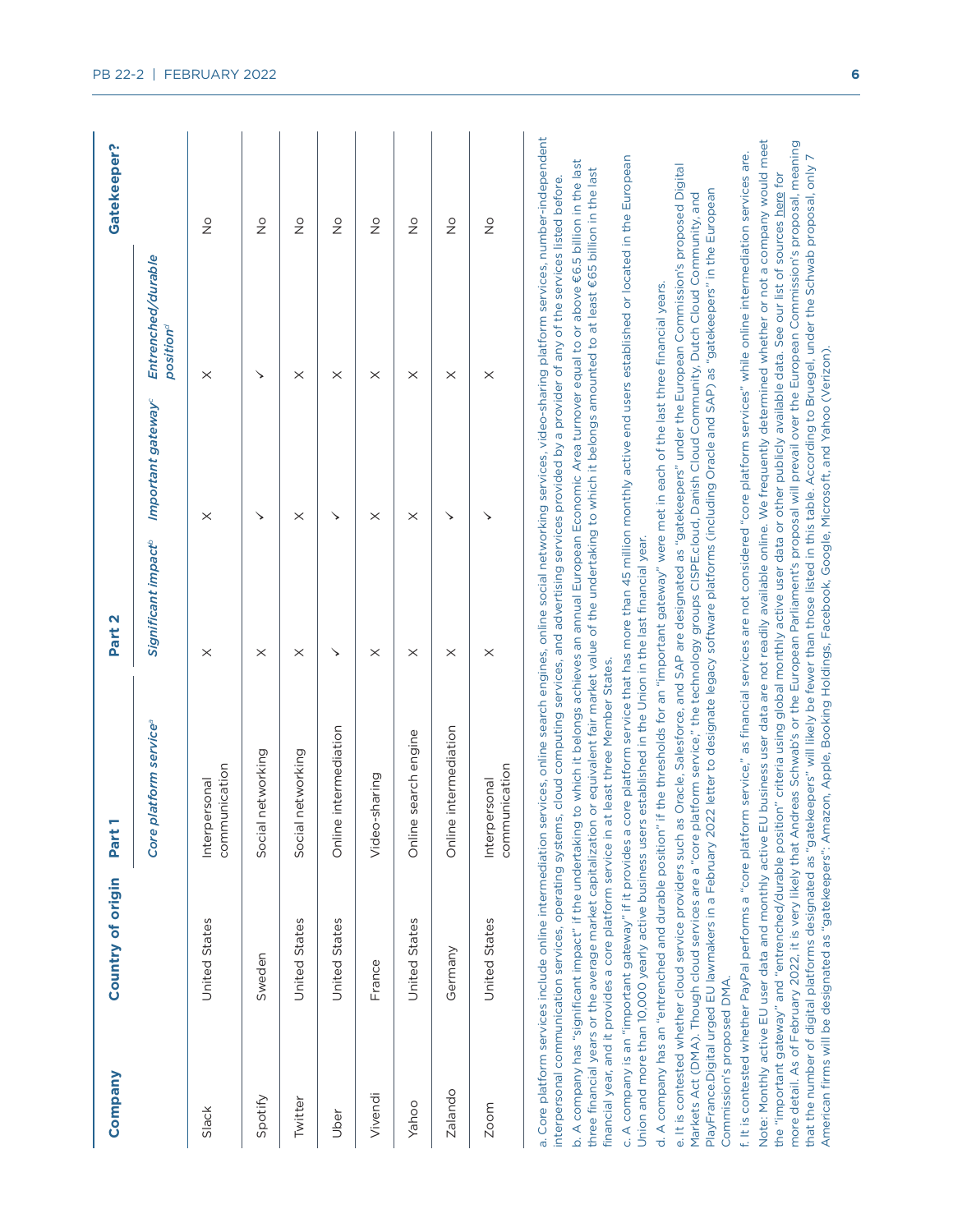A common defense of discrimination against American technology firms is that they are the "big boys" and accordingly the natural targets. In France, this sentiment dates back at least to 1967, when Servan-Schriver published *Le Défi Américain* (*The American Challenge*). From a European perspective, the "big boy" defense may say it all, but that is no justification for the United States to accept de facto discrimination and abandon its claim to national treatment and intellectual property rights for US firms operating abroad. Moreover, the European Commission's proposed DMA does not exclusively target the tech giants of Google, Amazon, Facebook, Apple, and Microsoft. It would also target at least five smaller (albeit huge) American technology firms: Airbnb, Booking Holdings, Oracle, PayPal, and Salesforce. As our analysis is not exhaustive, the actual number of American firms affected by the European Commission's proposed DMA will likely be higher.3

#### **Gatekeeper Obligations**

The DMA imposes multiple requirements on firms designated as gatekeepers. We focus on those that most obviously breach the European Union's obligation to ensure "no less favorable treatment" to foreign suppliers of core platform services and its obligation to protect intellectual property.

Article 5 of the DMA recites seven "self-executing" obligations that gatekeepers must observe or pay fines. Examples include the following:

- Individual users must consent to have their personal data from one service combined with data from another service.
- Business users must be able to offer their products on another platform with different conditions.
- Subscriptions or user registrations may not be bundled with different services.

These obligations may be well and good, but, if they are, they should apply with equal force to EU firms that compete with gatekeepers.

Article 6(1) requirements—11 in total—are more onerous. Most objectionable is Article 6(1)(j) of the DMA, which requires gatekeepers to provide "any third-party providers of online search services" access to "ranking, query, click and view data in relation to free and paid search generated by end users on online search engines of the gatekeeper." This article would require US tech firms to turn over valuable trade secrets to their European competitors, which face no such requirement, as they are not gatekeepers. Article 6(1)(j) violates three obligations set forth in the TRIPS Agreement: Article 2.1, incorporating Article 10*bis* of the

<sup>3</sup> At the time of publication of this Policy Brief (February 2022), two proposals appear likely to prevail over the European Commission's proposed DMA: a proposal by Member of the European Parliament Andreas Schwab and a proposal by the European Parliament. Both proposals may impose more limits on the number of digital platforms designated as gatekeepers, targeting fewer such firms than those listed above. Schwab's proposal would raise the quantitative threshold on average market capitalization from €65 billion to €100 billion and on European Economic Area turnover from €6.5 billion to €10 billion. According to Bruegel, under the Schwab proposal, only 7 American firms would be designated as "gatekeepers": Amazon, Apple, Booking Holdings, Facebook, Google, Microsoft, and Yahoo (Verizon).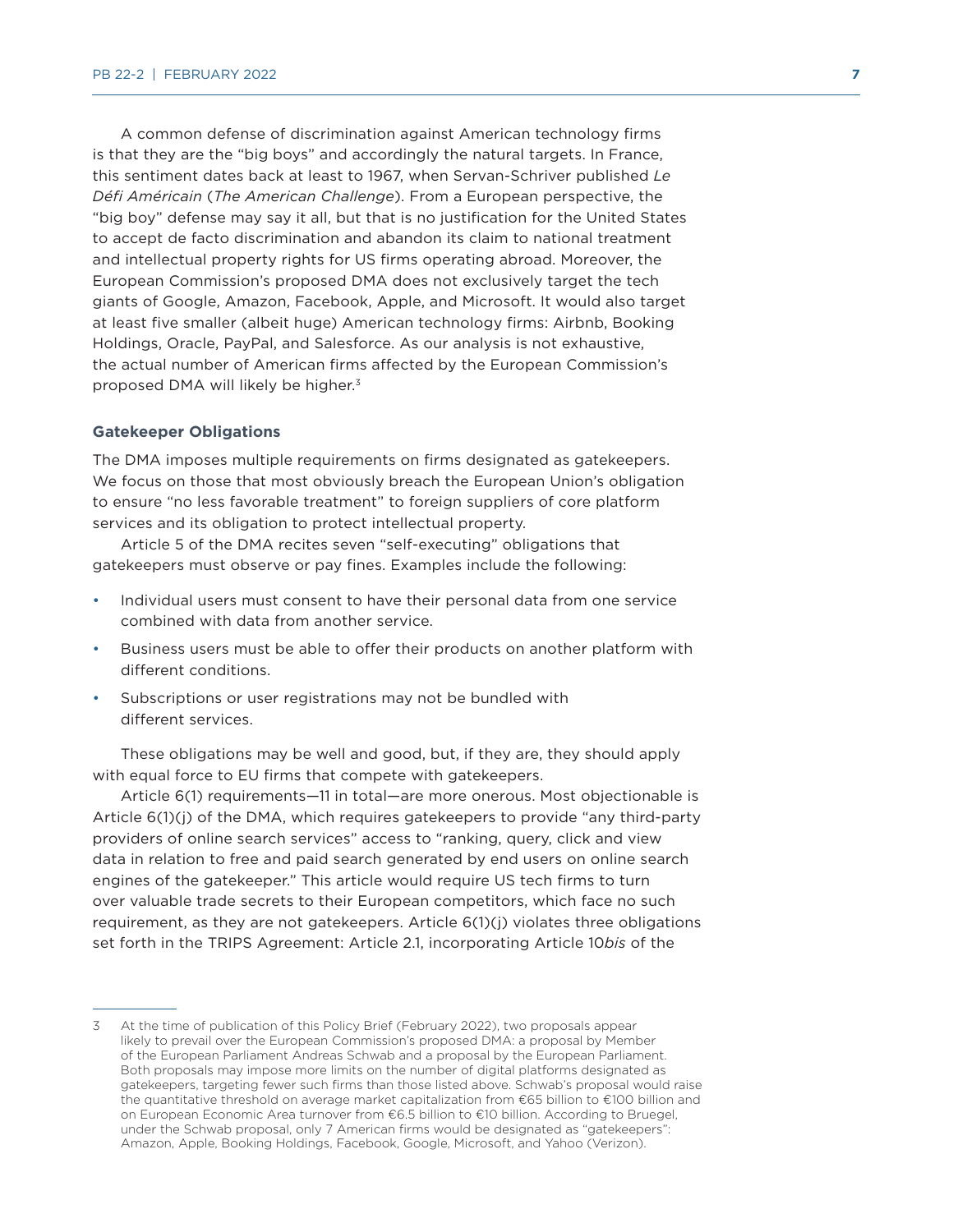Paris Convention of (1967), prohibiting "unfair competition"; Article 39.2, which protects "undisclosed information" (i.e., trade secrets); and Article 3, which guarantees national treatment.

Other Article 6(1) gatekeeper obligations are also suspect for breaching the national treatment guarantee of TRIPS Article 3, as European competitors may not be subject to equivalent obligations. For example, gatekeepers must allow third-party apps to be installed outside the core platform service, gatekeepers must refrain from treating their products and services more favorably in platform rankings, and gatekeepers must give advertisers and publishers free access to their performance-measuring tools.

#### **FRENCH PROTECTION OF CLOUD SERVICES**

The French national cybersecurity agency—the Agence nationale de la sécurité des systèmes d'information (ANSSI)—is in the midst of revising its cybersecurity certification program, known as SecNumCloud, to exclude foreign cloud firms from serving government agencies and some 600 French firms that provide "vital" services. The rationale is that foreign firms cannot be ["trusted"](https://www.crossborderdataforum.org/sovereignty-requirements-in-france-and-potentially-eu-cybersecurity-regulations-the-latest-barrier-to-data-flows-digital-trade-and-digital-cooperation-among-likemi/?cn-reloaded=1) to handle or store data, a view very similar to that of the Chinese. In addition to ownership and board requirements that preclude majority foreign ownership, the proposed regulations would require cloud firms to store and process all customer and technical data in the European Union and carry out supervision and administration within the European Union. These requirements essentially undercut the advantages inherent in the distributed nature of cloud services. The core message to US tech firms that offer cloud services: Keep out.

French protection arguably violates EU national treatment obligations with respect to "computers and related services" in both the [GATS](https://docs.wto.org/dol2fe/Pages/SS/directdoc.aspx?filename=q:/SCHD/GATS-SC/SC157.pdf&Open=True) and the [WTO](https://e-gpa.wto.org/en/Annex/Details?Agreement=GPA113&Party=EuropeanUnion&AnnexNo=5&ContentCulture=en)  [Government Procurement Agreement](https://e-gpa.wto.org/en/Annex/Details?Agreement=GPA113&Party=EuropeanUnion&AnnexNo=5&ContentCulture=en). The legal question is whether cloud services are covered. Although they clearly fall within the domain of "computers and related services," they did not exist when the agreements were negotiated. As a last resort, France could rely on the national security exception to trade commitments—an exception that was broadened almost beyond recognition by President Donald Trump's tariffs on steel and aluminum and that President Joseph R. Biden Jr. has so far not revoked.

Unlike France and China, the United States is open to using foreign firms for cloud and other digital services. Though data localization has been debated by US policymakers over the past five years, the practice was forbidden under the (now obsolete) North American Free Trade Agreement (NAFTA) and is banned by the United States-Mexico-Canada Agreement (USMCA), indicating that the United States "trusts" foreign firms in a way that France and China do not. The Federal Risk and Authorization Management Program's [list of compliant](https://marketplace.fedramp.gov/#!/products?sort=productName&status=Compliant)  [and authorized vendors and services](https://marketplace.fedramp.gov/#!/products?sort=productName&status=Compliant) includes several foreign firms, such as CGI (headquartered in Montreal); BlackBerry (headquartered in Waterloo, Canada); and Huddle (headquartered in London). Although American tech firms are popular in US government procurement, they do not have a lock against foreign competitors.

Relatively open US government procurement of computer services furnishes no answer, however, to another central EU complaint: the technical ability of

**The DMA would require US tech firms to turn over valuable trade secrets to their European competitors, which face no such requirement, as they are not gatekeepers.**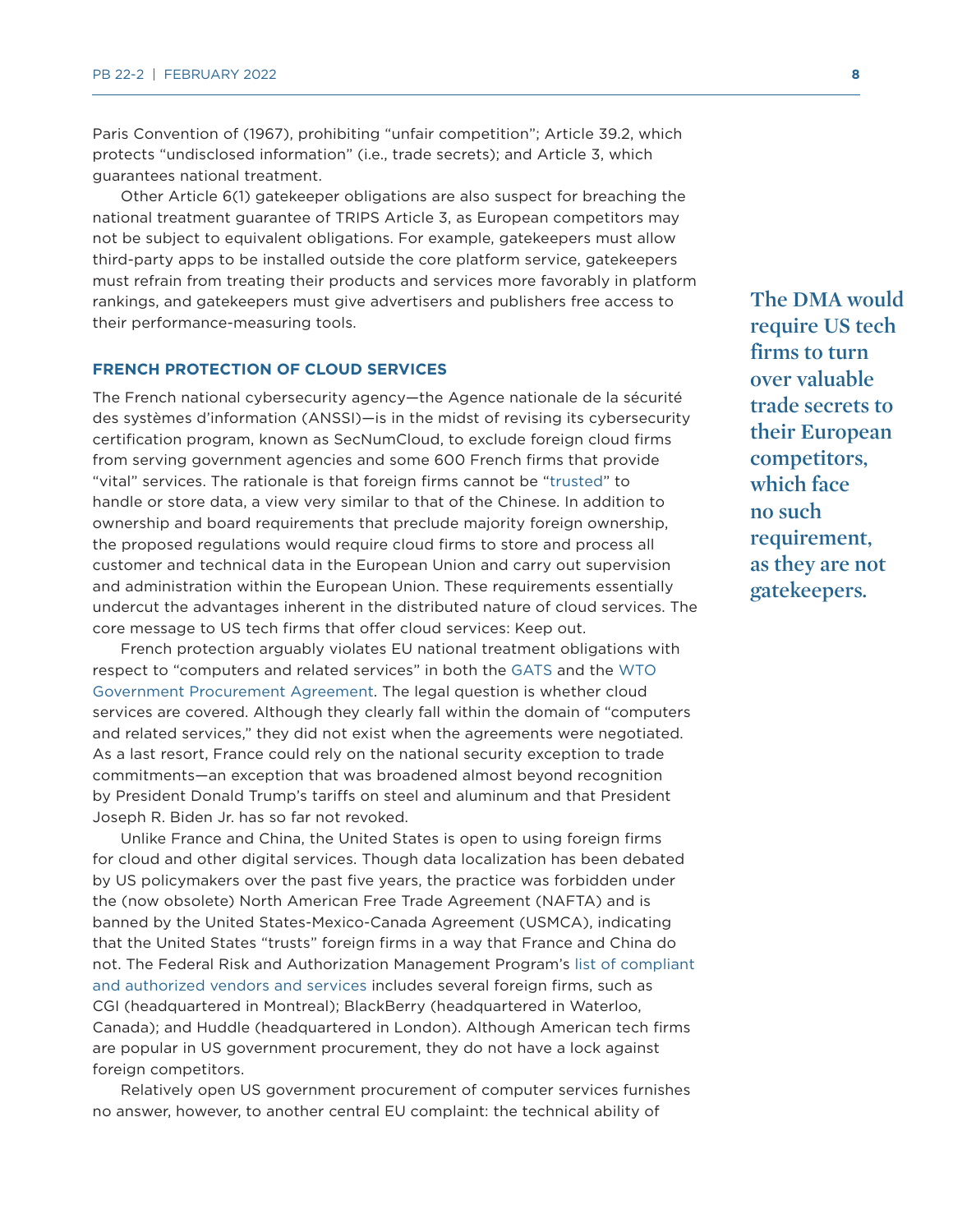the National Security Agency (NSA) to access personal data stored on Big Tech servers, as [Edward Snowden revealed](https://en.wikipedia.org/wiki/Global_surveillance_disclosures_(2013%E2%80%93present)) in 2013. In the eyes of many Europeans, as well as the European Court of Justice, the porosity of Big Tech to security surveillance is reason enough to bar US firms from transatlantic transfers of personal data—and more generally to circumscribe their activities in Europe.

Three practical considerations argue against broad EU commercial barriers imposed under a national security flag. First, it seems likely that British and European intelligence agencies possess technical abilities on par with those of the NSA; no government foreswears surveillance when confronted with terrorism and other existential threats. Second, US tech firms have now declared that they will cooperate with NSA demands only when ordered to do so by a competent court (normally the Foreign Intelligence Surveillance Court [FISA]). Third, with the advent of quantum computing, it is only a matter of time before the NSA can access encrypted personal data stored on European, Chinese, Russian, and other foreign servers. Whether these practical considerations, possibly buttressed by understandings among allied intelligence agencies, will make a difference to the commercial landscape remains to be seen.

#### **US GOVERNMENT RESPONSE**

On June 9, 2021, the National Security Council [complained to the European](https://www.ft.com/content/2036d7e9-daa2-445d-8f88-6fcee745a259)  [Commission](https://www.ft.com/content/2036d7e9-daa2-445d-8f88-6fcee745a259) about the discriminatory tone of the draft DMA, noting that the European Parliament rapporteur had suggested that the act should unquestionably target the five biggest US firms. Commerce Secretary Gina Raimondo spoke privately to European Commissioner Thierry Breton, with no effect. At a US Chamber of Commerce meeting on December 10, 2021, Secretary Raimondo publicly expressed "[serious concerns](https://iapp.org/news/a/commerce-secretary-us-has-serious-concerns-over-eu-digital-proposals/)" about the DMA, prompting Commissioner Breton to state that he was ["a little bit astonished"](https://www.ft.com/content/d80c0c3a-460b-47b9-bab3-dfb114a40dd1) that Raimondo was campaigning for Big Tech.

Judging from this exchange, a much stronger US response will be needed to deter the European Union's campaign against US tech firms. On February 1, 2022, Senate Finance Committee Chairman Ron Wyden (D-OR) and Ranking Member Mike Crapo (R-ID) [sent a joint letter](https://insidetrade.com/daily-news/wyden-crapo-ask-biden-take-eu-task-over-digital-policies?destination=node/173231) to President Biden calling for a strong response to the DMA and raising concerns about the DSA. One way the United States could respond would be to invoke Section 301 of the Trade Act of 1974, which authorizes retaliatory restrictions on trading partners that impose measures that are "unreasonable or discriminatory or burden or restrict US commerce." It is worth noting, [as Rob Atkinson has done](https://itif.org/publications/2020/12/04/eu-hypocrisy-digital-trade), that the European Union enjoyed a trade surplus of \$130 billion with the United States in 2019, much of it high-tech products, while the US bilateral surplus in digital trade with the European Union was under \$2 billion.

US Trade Representative Katherine Tai must either fashion an effective retort to France's localization of cloud services or concede that data localization is here to stay, not only in China and developing economies but also in Europe and perhaps other advanced economies. Preventing the proliferation of data localization policies is a major challenge for US policy, especially as President Biden has proclaimed Buy America as the touchstone of all federal expenditure and has not reversed President Trump's abuse of the national security

**In the eyes of many Europeans...the porosity of Big Tech to security surveillance is reason enough to bar US firms from transatlantic transfers of personal data....**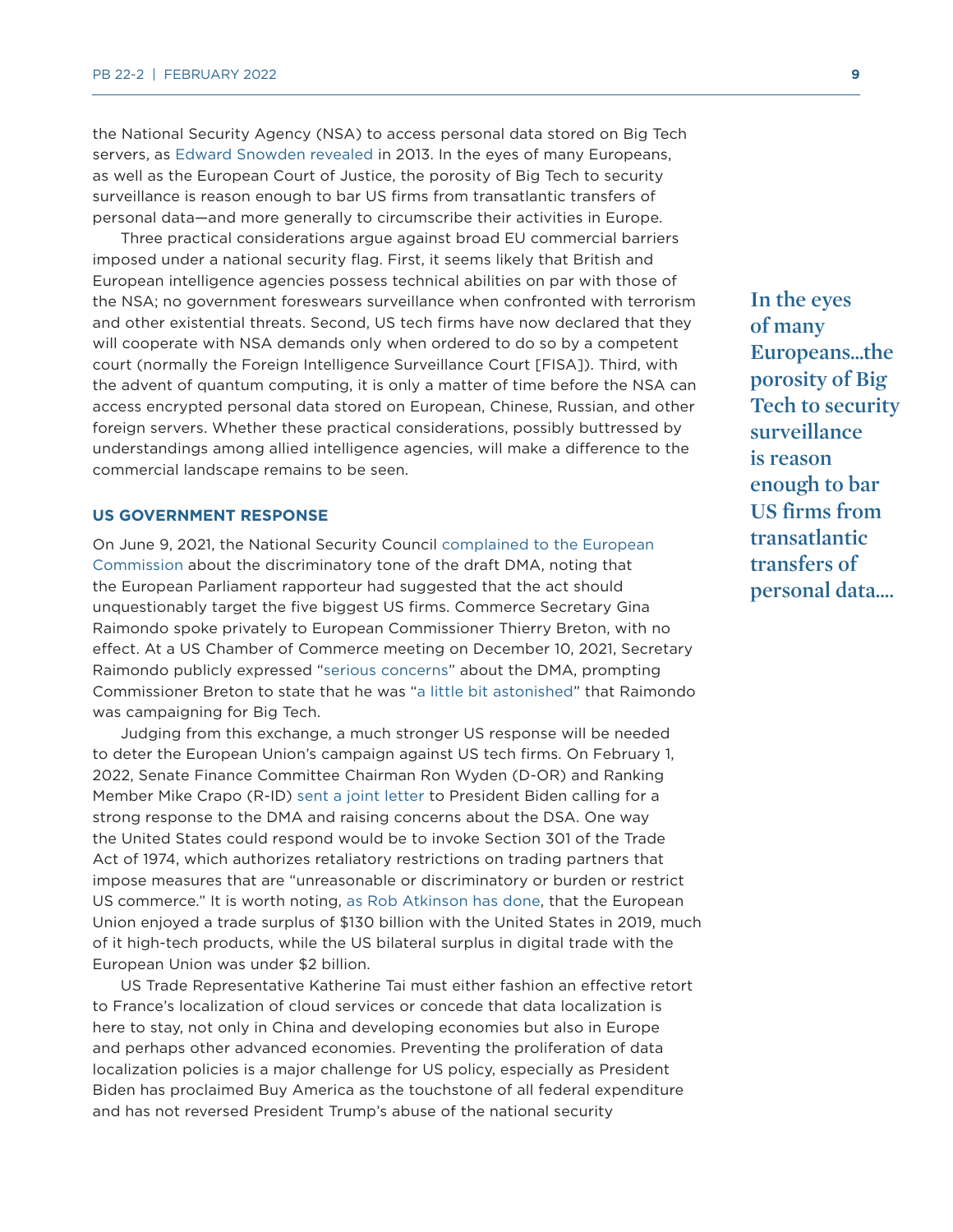exception to trade obligations. If President Biden decides to mount a serious campaign on behalf of open markets and US commercial rights abroad, he must simultaneously reform practices at home.

The United States is eager to enlist European cooperation in the nascent Cold War with China and to present a united front against Russian aggression. One costly and unnecessary casualty of larger geopolitical goals could be weakened US defense not only of tech firms but also of other commercial interests.